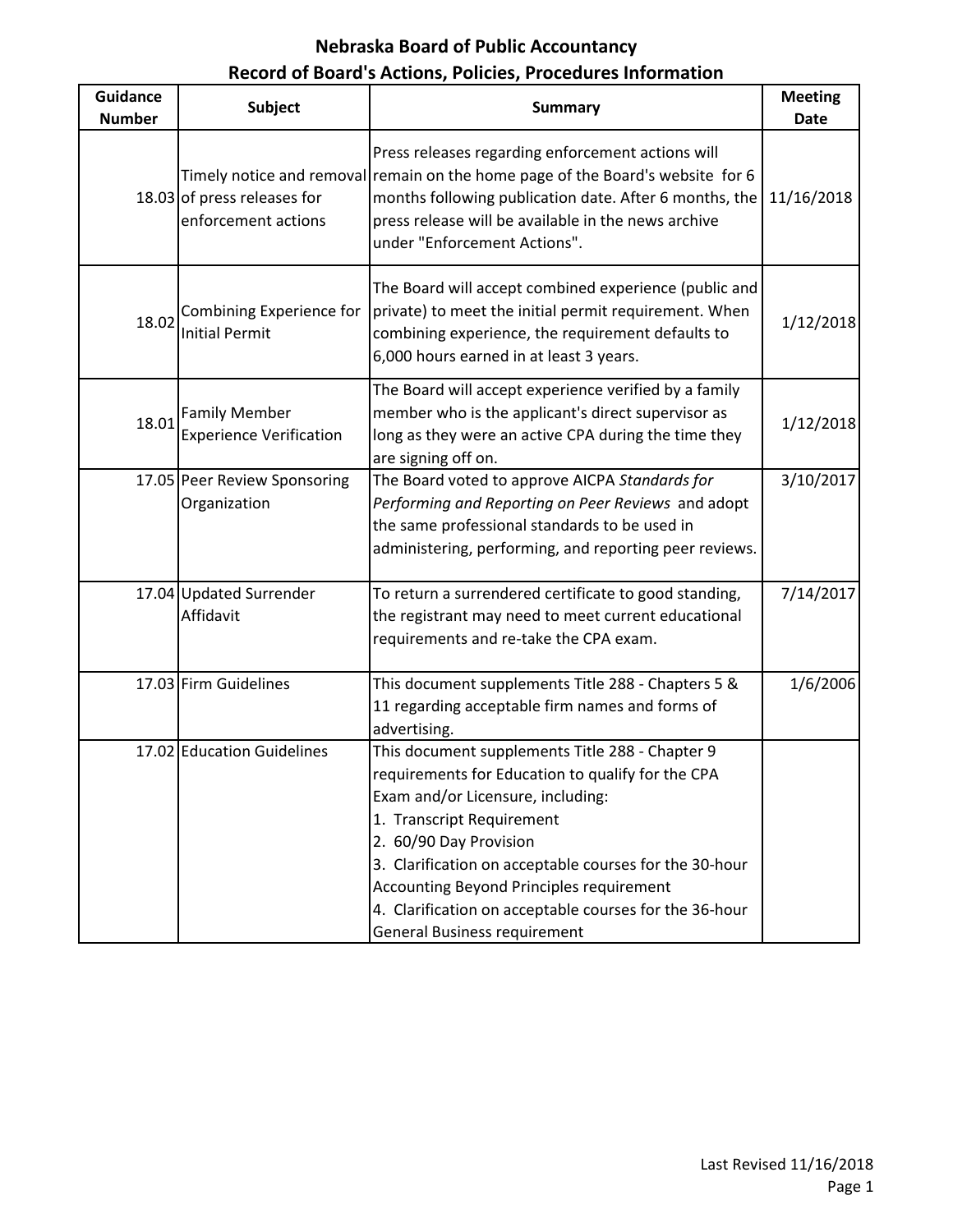# **Nebraska Board of Public Accountancy**

|                                                                  | Record of Board's Actions, Policies, Procedures Information                                                                                                                                                                                                                                                                                                                                                                                                                                                                                                                 |                        |
|------------------------------------------------------------------|-----------------------------------------------------------------------------------------------------------------------------------------------------------------------------------------------------------------------------------------------------------------------------------------------------------------------------------------------------------------------------------------------------------------------------------------------------------------------------------------------------------------------------------------------------------------------------|------------------------|
| 17.01 CPE Guidelines                                             | This document supplements Title 288 - Chapter 8<br>requirements for Continuing Professional Education<br>(CPE), including:<br>1. Basic Requirements for Renewal of Active Permit,<br><b>Inactive Registrants and Ethics</b><br>2. Types of Programs which qualify<br>3. Credit Hours Granted - Including acceptable subject<br>matter<br>4. Definition of a Qualified Instructor<br>5. Course completion evidence and retention policy<br>6. Controls and Reporting Policy<br>7. Policy for Reciprocal Certificate holders<br>8. Policy for Reinstating to an Active Permit |                        |
| 16.03 Part-Time CPA in Firm<br>Name                              | A part-time CPA of a CPA firm may be listed in the<br>name of a firm as long as they are an active CPA.                                                                                                                                                                                                                                                                                                                                                                                                                                                                     | 9/9/2016               |
| 16.02 Electronic Transcripts &<br><b>Residency Affidavits</b>    | Electronic Transcripts & Residency Affidavits are<br>allowed when submitting CPA Exam application                                                                                                                                                                                                                                                                                                                                                                                                                                                                           | 9/9/2016               |
| 16.01 Non-Owner CPA in Firm<br>Name                              | A non-owner of a CPA firm may be listed in the name<br>of the firm as long as they are an active CPA.                                                                                                                                                                                                                                                                                                                                                                                                                                                                       | 11/10/2016             |
| 12.01 Board Administrator<br>Authorized to issue<br>Certificates | The Board voted to approve the Board Administrator<br>to issue Certificates with ratification at the following<br>Board meeting.                                                                                                                                                                                                                                                                                                                                                                                                                                            | 3/23/2012              |
| 12.01 NASBA International<br><b>Evaluation Service</b>           | The Board voted to approve NASBA International<br>Evaluation Services for use in evaluating foreign<br>transcripts.                                                                                                                                                                                                                                                                                                                                                                                                                                                         | 7/26/2012              |
| 11.01 Definition of Certificate in<br>PAA 1-124                  | PAA 1-124 "certificate as a CPA, then in full force and<br>effect" means a active permit to practice in any state.                                                                                                                                                                                                                                                                                                                                                                                                                                                          | 5/19/2011              |
| 10.06 Active/Inactive Certificate<br>Revocation after 3 years    | The Board approved sending a letter to registrants on<br>this list to list their options: renew as inactive,<br>surrender or go inactive-retired.                                                                                                                                                                                                                                                                                                                                                                                                                           | 9/16/2010              |
| 10.05 Grace Period for CPE<br>Reporting                          | The Board does not allow a grace period following the<br>January 31st deadline for reporting CPE. Any CPE<br>reported starting February 1st for the prior period will<br>be subject to a Stipulation & Consent Order with a<br>\$100 administrative fee.<br>Addendum added 07/15/11 indicating the Stipulation<br>& Consent Order is not published nor considered<br>disciplinary action.                                                                                                                                                                                   | 9/16/2010<br>7/15/2011 |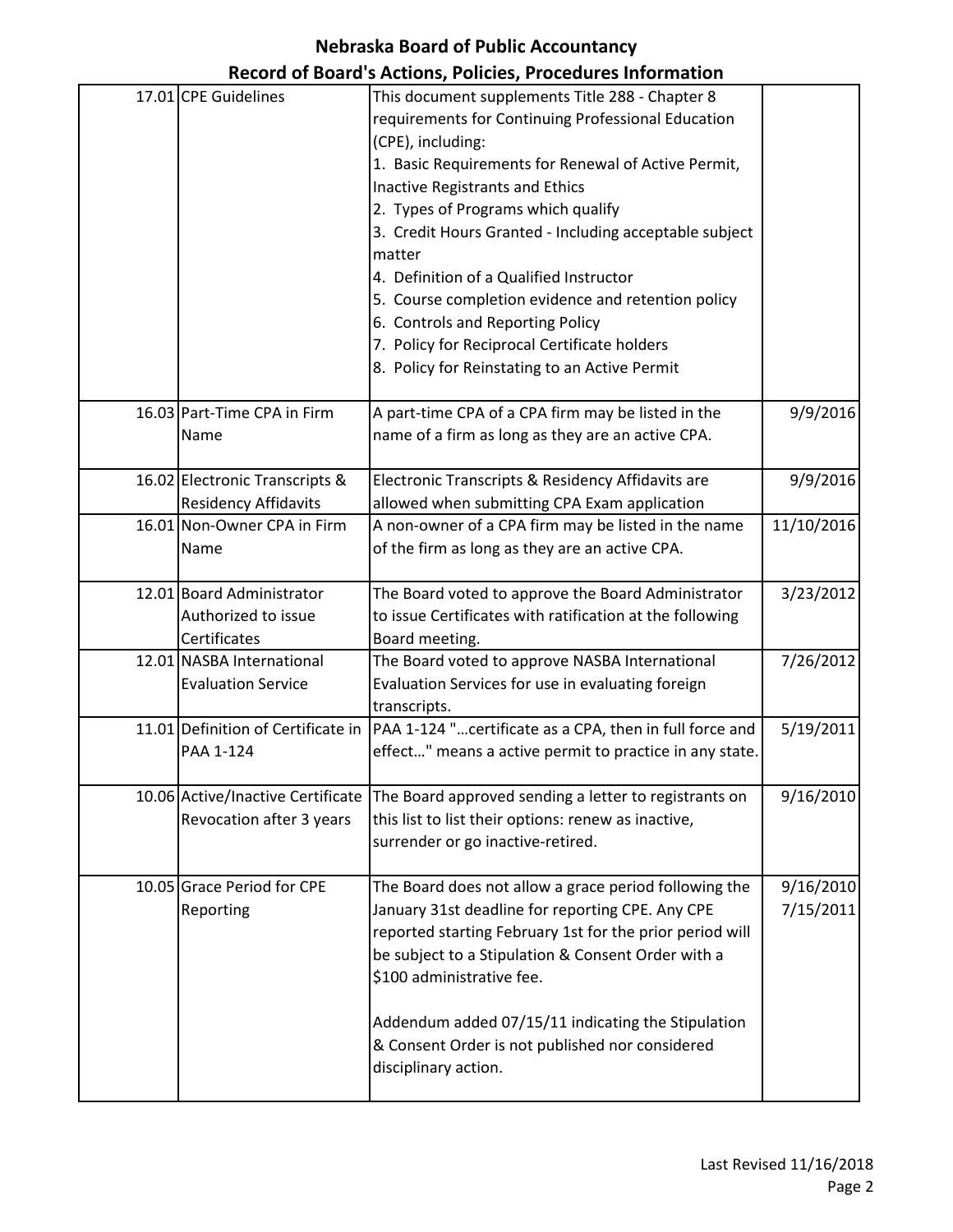|                                                             | Record of Board's Actions, Policies, Procedures information                                                                                                                                                               |           |
|-------------------------------------------------------------|---------------------------------------------------------------------------------------------------------------------------------------------------------------------------------------------------------------------------|-----------|
| 10.04 Exam Scores for<br><b>Reciprocal Certificate</b>      | It is not required to request evidence of CPA exam<br>scores for Reciprocal Certificate applicants.                                                                                                                       | 7/15/2010 |
| Applicants                                                  |                                                                                                                                                                                                                           |           |
| 10.03 Experience earned under<br><b>External Auditor</b>    | Controller duties under the supervision of an external<br>auditor is not acceptable to meet the licensure<br>experience requirement.                                                                                      | 3/18/2010 |
|                                                             |                                                                                                                                                                                                                           |           |
| 10.02 Releasing Exam<br>Candidate's Names to 3rd<br>Parties | The Board does not authorize releasing exam<br>candidate's names to 3rd parties.                                                                                                                                          | 3/18/2010 |
| 10.01 Qualifying for CPA Exam -<br>Personal Bankruptcy      | The federal bankruptcy courts will be reviewed to<br>determine if applicant's bankruptcy involved<br>dishonesty, fraud, deceit, or misrepresentation (Title<br>288 - Chapter 6.002.01(1)).                                | 1/22/2010 |
|                                                             | If no evidence present, the candidate can take the<br>exam if meeting all other criteria. If possible evidence<br>present, the candidate's application will be provided to<br>the Licensing Committee for further review. |           |
|                                                             |                                                                                                                                                                                                                           |           |
|                                                             |                                                                                                                                                                                                                           |           |
|                                                             |                                                                                                                                                                                                                           |           |
|                                                             |                                                                                                                                                                                                                           |           |
|                                                             |                                                                                                                                                                                                                           |           |
|                                                             |                                                                                                                                                                                                                           |           |
|                                                             |                                                                                                                                                                                                                           |           |
|                                                             |                                                                                                                                                                                                                           |           |
|                                                             |                                                                                                                                                                                                                           |           |
|                                                             |                                                                                                                                                                                                                           |           |
|                                                             |                                                                                                                                                                                                                           |           |
|                                                             |                                                                                                                                                                                                                           |           |
|                                                             |                                                                                                                                                                                                                           |           |
|                                                             |                                                                                                                                                                                                                           |           |
|                                                             |                                                                                                                                                                                                                           |           |
|                                                             |                                                                                                                                                                                                                           |           |
|                                                             |                                                                                                                                                                                                                           |           |
|                                                             |                                                                                                                                                                                                                           |           |
|                                                             |                                                                                                                                                                                                                           |           |
|                                                             |                                                                                                                                                                                                                           |           |
|                                                             |                                                                                                                                                                                                                           |           |
|                                                             |                                                                                                                                                                                                                           |           |
|                                                             |                                                                                                                                                                                                                           |           |
|                                                             |                                                                                                                                                                                                                           |           |
|                                                             |                                                                                                                                                                                                                           |           |
|                                                             |                                                                                                                                                                                                                           |           |
|                                                             |                                                                                                                                                                                                                           |           |
|                                                             |                                                                                                                                                                                                                           |           |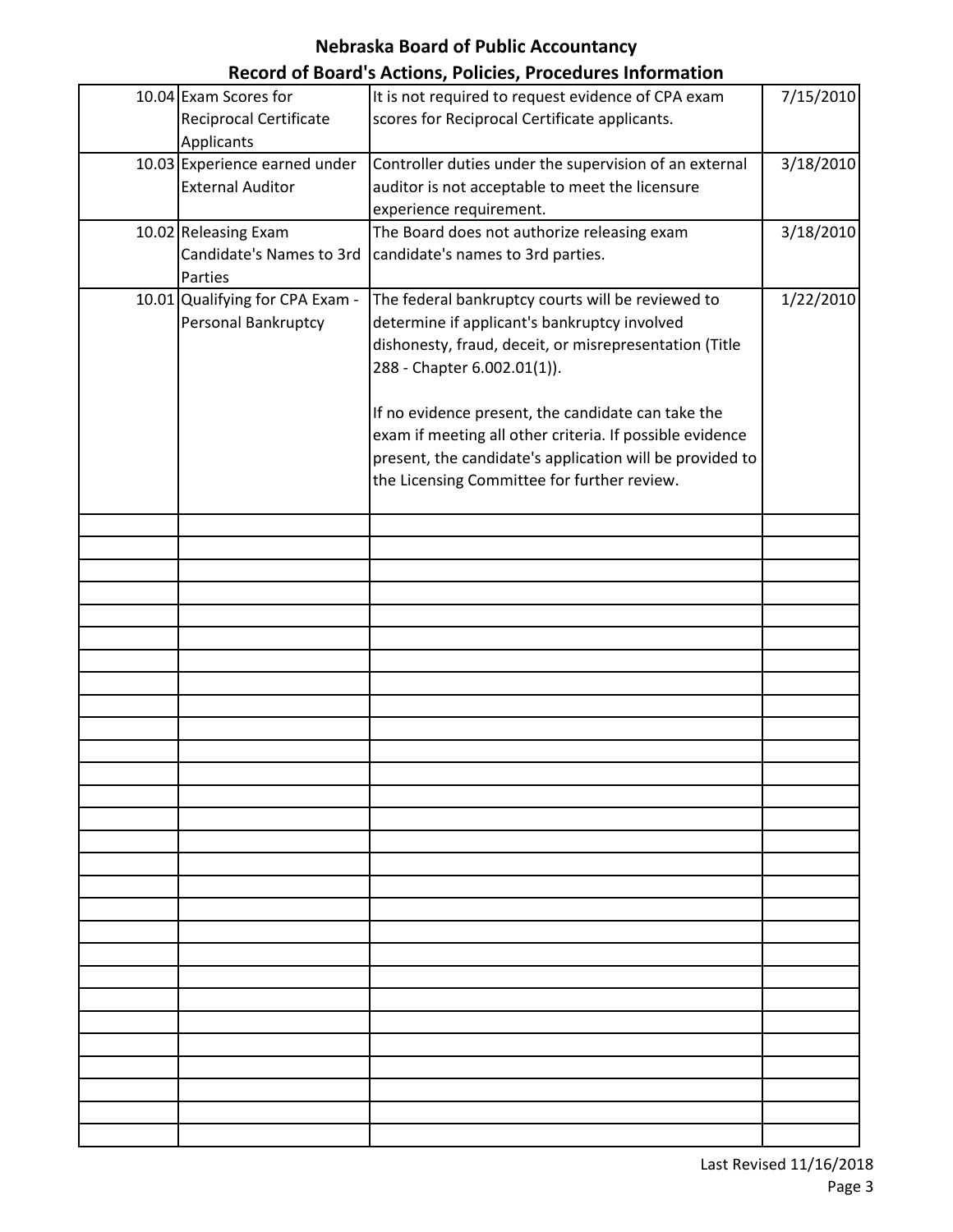| . . |  |
|-----|--|
|     |  |
|     |  |
|     |  |
|     |  |
|     |  |
|     |  |
|     |  |
|     |  |
|     |  |
|     |  |
|     |  |
|     |  |
|     |  |
|     |  |
|     |  |
|     |  |
|     |  |
|     |  |
|     |  |
|     |  |
|     |  |
|     |  |
|     |  |
|     |  |
|     |  |
|     |  |
|     |  |
|     |  |
|     |  |
|     |  |
|     |  |
|     |  |
|     |  |
|     |  |
|     |  |
|     |  |
|     |  |
|     |  |
|     |  |
|     |  |
|     |  |
|     |  |
|     |  |
|     |  |
|     |  |
|     |  |
|     |  |
|     |  |
|     |  |
|     |  |
|     |  |
|     |  |